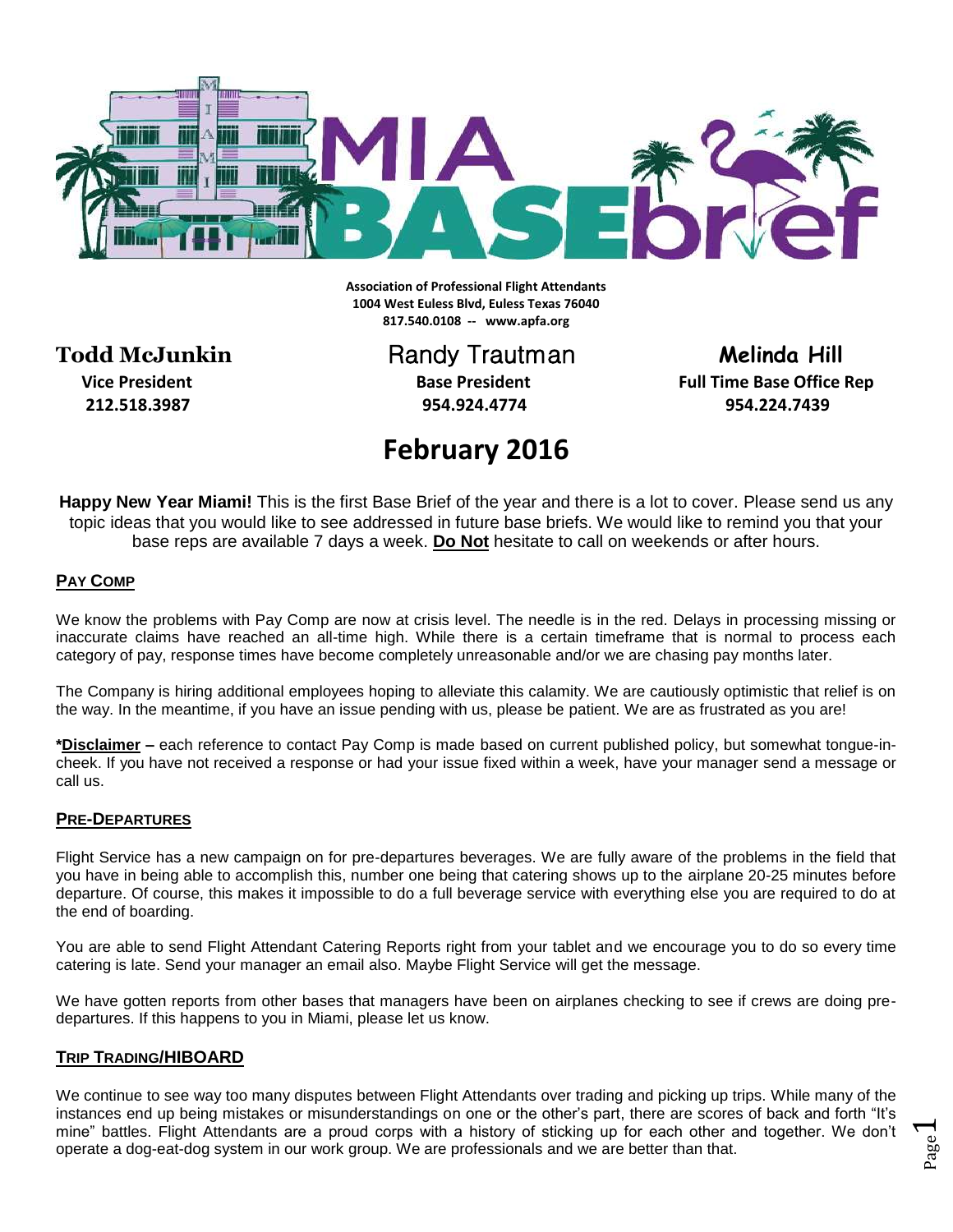The best way to protect yourself from unauthorized activity on your schedule is to make sure your trip trade authorization is always set to NO, by typing HIN, when you are not actively processing a trade. To change your authorization to YES, type HIY.

Remembering to take yourself out of TT mode after doing a transaction will greatly reduce the number of unauthorized trades and errors. As a reminder, when you post a sequence in HIBOARD it automatically sets your TT authorization to NO.

While many Flight Attendants leave themselves in TT mode in order to facilitate trades, it does not authorize someone to alter a schedule without their consent. Just because you leave your doors unlocked, no one has the right to take your property. As a precautionary measure, we lock our doors and should remember to take ourselves out of TT mode. Per the Contract, Article 25.A. exchanges of trips are by mutual consent.

When posting a trip in HIBOARD, it's a good idea to put as much information as possible so there is no confusion as to what you want to do with your trip. Also important, is making sure you are listing the correct sequence, and choosing TT for trip trades or OE for drops. A particularly easy mistake can occur during the finalization of the bid awards going into the new month, as both the last trips of the current month are listed, as well as the new month's trips.

Because sequences can change hands several times throughout the month, it is important to check HIBOARD immediately before processing a transaction to ensure the trip is still listed, and the remarks haven't changed. Taking a photo of and keeping the HIBOARD posting is also a good idea, especially when sequences are listed as "JUST TAKE", or when the person has offered money.

In order to avoid problems, when picking up a same-day trip it is probably a good idea to try to make first party contact with that person to ensure s/he still wants to drop. Many commuters and even locals are on their way several hours ahead of time. Certainly within 3 hours, you need to make first party contact. Likewise, if you have a trip in HIBOARD that you no longer want to drop, you should take it out of HIBOARD and make sure you are in HIN.

If you find your schedule has been altered without your permission, the first step should be to contact the other Flight Attendant involved. If you cannot contact him/her, you can then contact your FSM or Professional Standards for help.

## **AVAILABILITY PLOTTING**

You have the right to plot AVBL trips into and out of a set of AVBL days, as well as turnarounds anywhere in the block. However, you are unable to use the self-plot entry due to old scheduling rules. Since availability will not exist in the future, they will not spend man hours or money on reprogramming. In the meantime, you can contact Crew Schedule directly or by HISEND to plot trips for you.

## **LE AND VE PAY PROCESSING**

- **VE Pay:** VE pay shows on the HI3 on the day it occurs, on your HI1 underneath the sequence as VE PAY, does not go into the PPROJ, is processed at closeout (about the  $9<sup>th</sup>$  of the next month), and goes above guarantee. If you don't see it by the  $9<sup>th</sup>$  of the next month then send HISEND 14 to Pay Comp<sup>\*</sup>.
- **LE Pay:** LE pay shows on your HI1 underneath the sequence as LE PAY, does go into PPROJ, is processed every 4 days, and does not go above guarantee. If you don't see it by 6 days after your trip completes, use HISEND 14 to Pay Comp\*.
- **LE on an OE:** LE pay shows on your HI1 underneath the sequence as OE STRAT, does not go into PPROJ, is processed every 4 days, and does not go above guarantee. If you don't see it by 6 days after your trip completes, use HISEND 14 to Pay Comp\*.

#### **DEADHEADING**

We have been receiving calls about the order of crews deadheading. Deadheading is the same as any travel – first come, first serve. The result of the jumpseat vote was first come, first serve also, so that applies to deadheading as well. Some Flight Attendants seem to think there is a seniority policy for a whole crew deadheading. While you may be able to work it out amongst yourselves, it is not policy.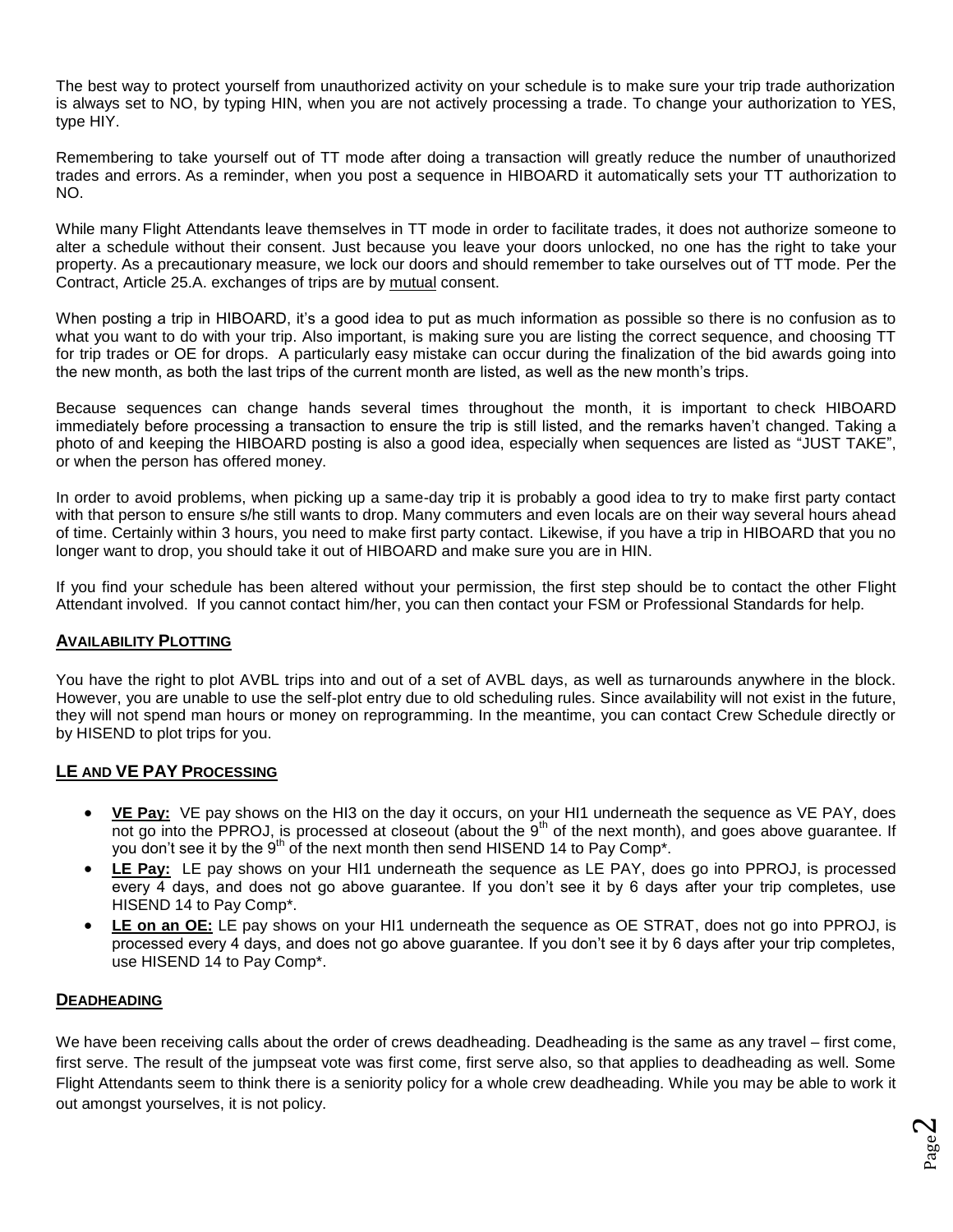## **MAKE UP LIST**

It is a nice courtesy to remove your name from the Make Up (also II, L2, CC) list if you do not want to fly for that day. This gives those who are waiting for trips a better idea of what the list really looks like and makes the processing of the list much faster.

If trips open during a round, Crew Schedule will not start over. The trip/s will not be proffered until the next round. Also, if you want to stay on make up if you do not receive the trips you proffered for, you need to put on your HISEND ballot, "call if not awarded." Additionally, you must return Crew Schedule's call in order to continue to be contacted, even if nothing is currently open that you are interested in.

## **UNPAID FMLA CODES**

Flight Attendants can choose unpaid/uncredited or unpaid/credited for both regular and intermittent leaves. This can result in having less of an obligation on reserve or availability, or more ability to fly on any status, as you prefer.

- **FL** BLOCK leave for self or other, **Unpaid/Credited** Cannot makeup time, time credited to reserve, AVBL days, and line trips
- **LF** BLOCK leave for self or other, **Unpaid/Uncredited** Can makeup time, time not credited to reserve and AVBL days, and line trips
- **MF** INTERMITTENT leave for self or other, **Unpaid/Uncredited** Can makeup time, time not credited to reserve and AVBL days, and line trips
- **FM** INTERMITTENT leave for self or other, **Unpaid/Credited** Cannot makeup time, time not credited to reserve and AVBL days, and line trips

When calling the Service Center for recoding, let them know which code you would like to use.

## **PERSONAL OFF (PO) VS UNCREDITED PO (PU)**

When you take a PO the trip remains credited on your schedule, meaning those days are blocked from letting you fly another trip. If you want to be able to fly for some of that time, you may request a PU. A PU will free up the days outside the day(s) you actually need off so that you can fly. Ask the MOD to code the PU only on the day(s) that you need to be absent.

As an example, you have a three-day trip March 5, 6, 7 and you only need off the  $5<sup>th</sup>$  for a doctor's appointment. If the PU is placed on the  $5<sup>th</sup>$ , you can fly on 6 and/or 7.

## **TRANSPORTATION FROM MIA TO WEST PALM BEACH (PBI) FOR RESERVES**

It is approximately 70 miles from Miami Airport (MIA) to West Palm Beach Airport (PBI). The only public transportation available is on TriRail, the commuter rail system that links metropolitan areas in Dade, Broward, and Palm Beach counties. Service on this system is directed primarily to commuter work hours and can be inadequate for early morning, late night and weekend time periods. Many commuters are on reserve and have no viable way to travel to PBI. Miami Flight Service agrees to provide ground transportation to/from MIA Airport and PBI Airport under the following conditions:

- 1. Transportation will only be provided for MIA reserve Flight Attendants assigned a PBI trip sequence.
- 2. Transportation will be provided between MIA and PBI only.
- 3. Transportation must be requested through the hotel/limo desk at the time of assignment.

## **VACATION BIDDING**

The Primary round of vacation bidding opened 15FEB at 1700 CT and close 7MAR at 0800 CT. Awards will post 14MAR by 1700 CT.